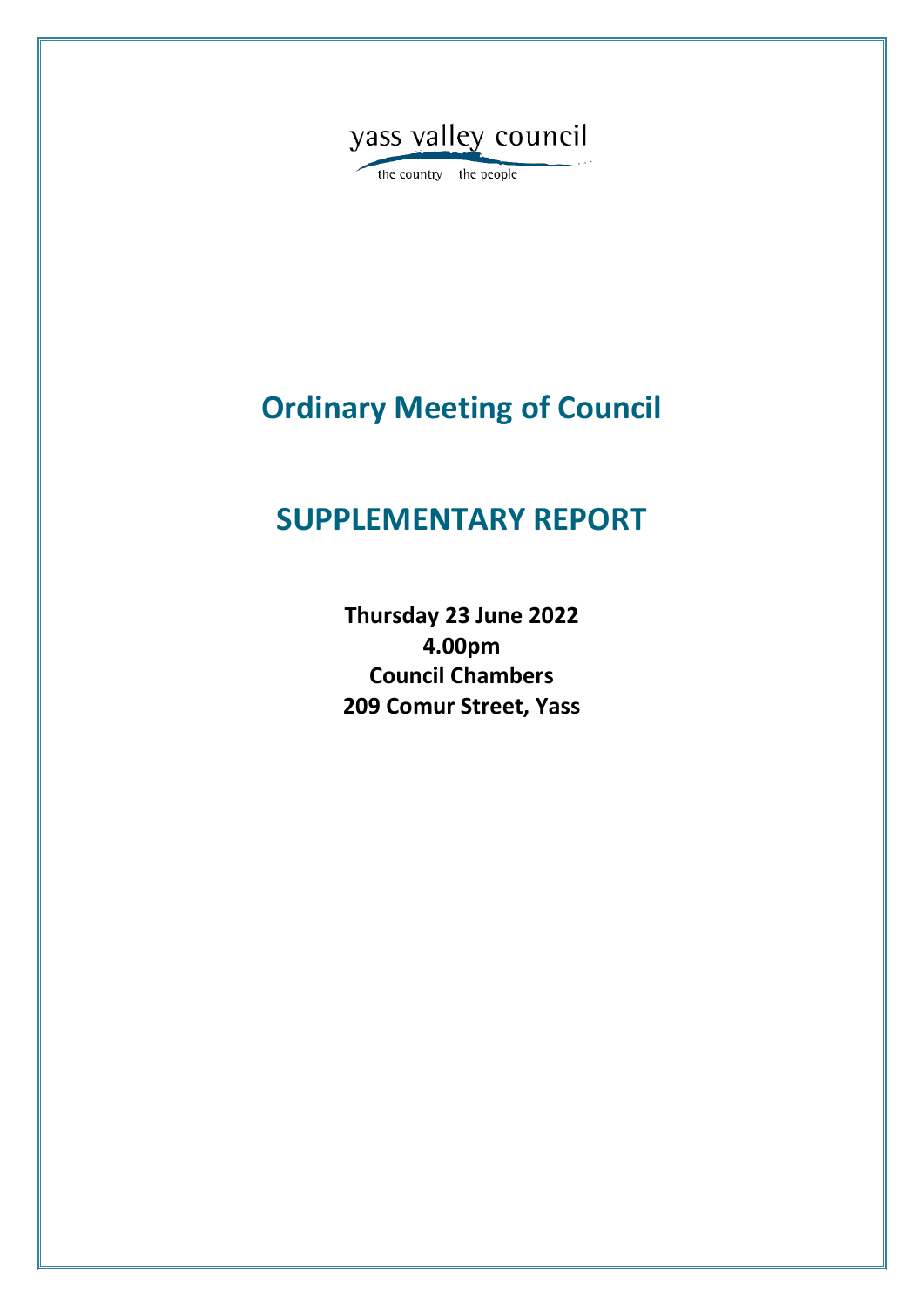| <b>PRAYER:</b>    |                                                                                                                                |
|-------------------|--------------------------------------------------------------------------------------------------------------------------------|
| <b>All Stand:</b> |                                                                                                                                |
| Mayor:            | Let us be still and remember the presence of God. As we<br>commence our meeting let us together pray for<br>quidance and help. |
| All say together: |                                                                                                                                |
|                   | Almighty God, we ask your blessing upon this Council.                                                                          |
|                   | Direct and prosper our deliberations to the true welfare<br>of Australia and the people of Yass Valley Amen.                   |

### **FUTURE MEETINGS**

| <b>July 2022</b>      |        |                                    |
|-----------------------|--------|------------------------------------|
| <b>Wednesday 27th</b> | 4.00pm | <b>Ordinary Meeting of Council</b> |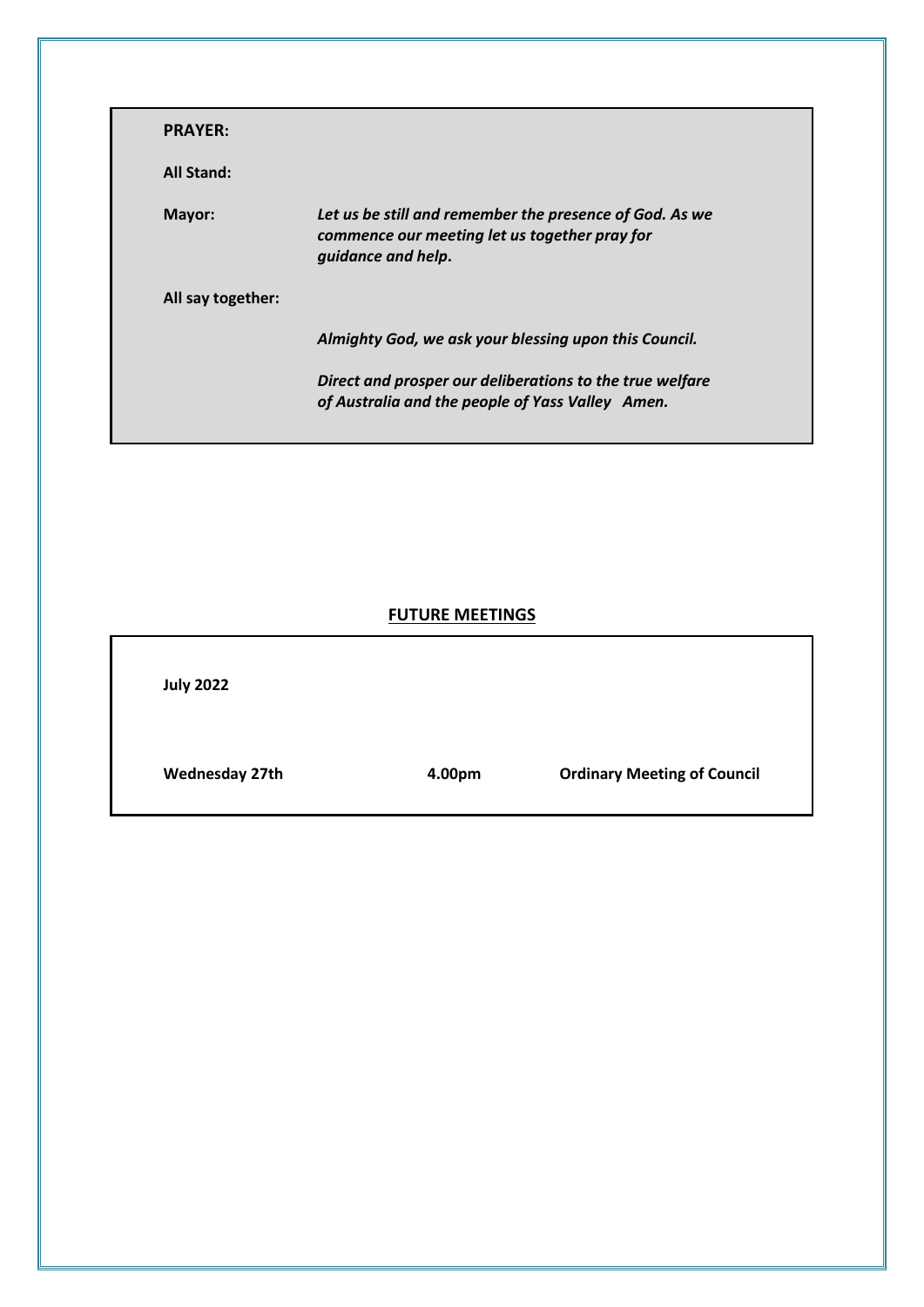## Ordinary Meeting of Council **Supplementary Agenda**

### **6. Reports to Council**

|--|--|--|

Chris Berry **GENERAL MANAGER**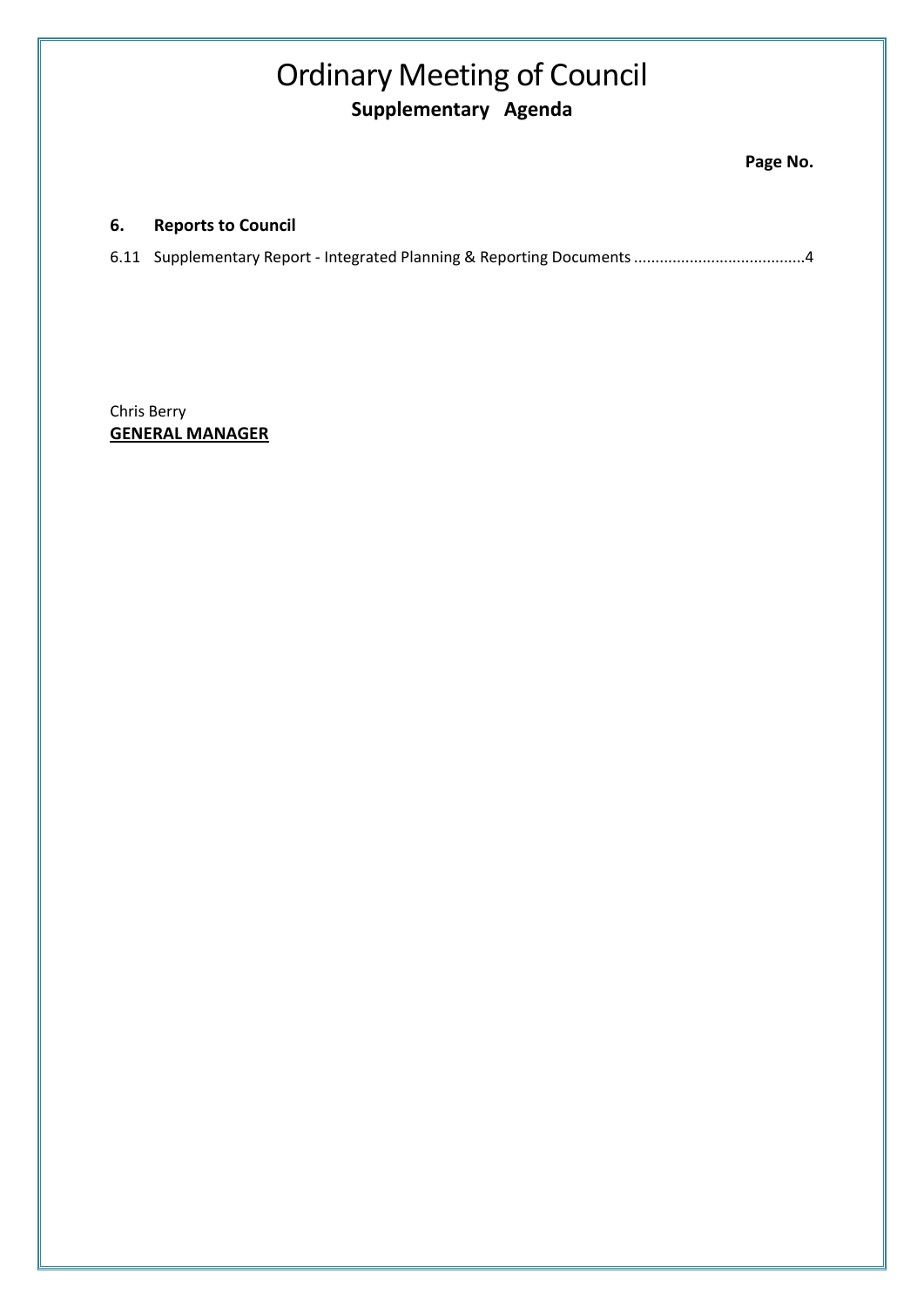#### <span id="page-3-0"></span>**6.11 SUPPLEMENTARY REPORT - INTEGRATED PLANNING & REPORTING DOCUMENTS**

#### **SUMMARY**

To present a supplementary report on several late and misplaced submissions relating to the Integrated Planning & Reporting Documents.

#### **RECOMMENDATION**

*That the additional submissions received on the Integrated Planning & Reporting Documents be considered with all other submissions.*

#### **FINANCIAL IMPLICATIONS**

The financial implications are contained with the documents which are presented in this report.

#### **POLICY & LEGISLATION**

- *Local Government Act 1993*
- *Local Government Regulations 2005*
- *Local Government Amendment (Governance & Planning) Act 2016*
- Integrated Planning and Reporting Framework

#### **REPORT**

Further to the report on the Integrated Planning & Reporting Documents there have been several late and misplaced submissions (refer **Attachment A**) raising issues not dealt with in the original report.

The issues raised in these submissions are discussed as follows:

#### • **Public Transport Around Yass**

Public transport is a State Government responsibility. Council can continue to advocate for improved public transport with the State Government. Community transport for eligible persons in Yass Valley is provided by Valmar.

#### • **Planning for Binalong**

Council has committed to undertake the preparation for masterplans for all villages in Yass Valley. Work is currently being undertaken for Wee Jasper and Bookham. Binalong and Bowning are planned to follow the current projects. Each of the villages will also be considered in the review of the Settlement Strategy.

#### • **Binalong Waste Transfer Station**

The recent closure of the Binalong Waste Transfer Station was necessary due to illegal dumping of asbestos. The asbestos has been cleaned up and the transfer station reopened. The delay in opening was due to the need to secure an appropriately qualified contractor and a fire at the Bald Hills Tip.

#### • **Economic Development**

Destination Southern NSW have made several suggestions for 'Our Economy' actions in the Delivery Program to be aligned with their strategic documents. The Delivery Program can be amended to incorporate these suggestions.

#### • **Streamlining Approvals for Businesses**

Many of the planning and building controls for new businesses as set by the State Government. Council can advocate for the Department of Planning & Environment to review controls with a view to reducing 'red tape'. Service NSW also have a concierge service to assist businesses with Development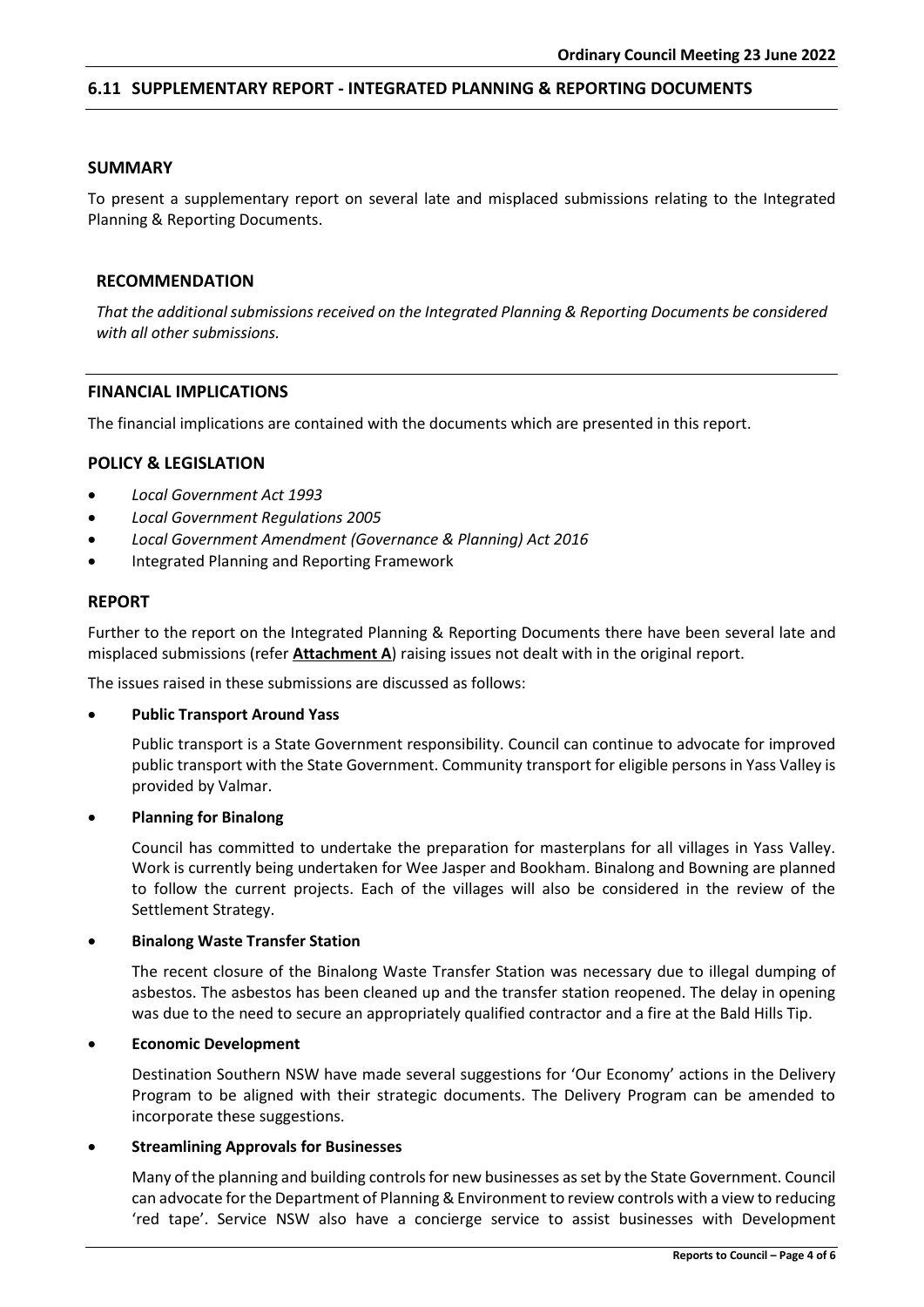Applications. They will if needed make representations to Council on behalf of the business owners regarding their development.

#### • **Water Security**

Council has commenced projects relating to water security including the Integrated Water Cycle Management Plan and Water Source Strategy. These projects are due to be completed in the next financial year.

#### • **Agritourism**

New State Government controls are being introduced to streamline the process for agritourism proposals.

#### • **Murrumbateman Bypass**

Council will continue to advocate for the Murrumbateman Bypass to be a priority due to the increase in subdivision approvals and the new primary school (due to open in 2023).

#### • **Heritage Buildings**

Planning controls are in place for the retention and restoration for identified heritage buildings (including the Old Murrumbateman School and School House). The buildings are on Crown Land and a Plan of Management is needed for the site to enable grants for restoration works to be undertaken.

#### • **Management Leadership**

Executive Management and Councillors have recommenced visits to villages throughout Yass Valley following the lifting of COVID restrictions. This will continue during this term of Council.

#### • **Asset Management – Old Murrumbateman School and School House**

The building is on Crown Land and any works associated with the building will need to be grant funded. A Plan of Management is also required to support an application for grant funding.

#### • **Parks Maintenance**

A submission indicates the additional Parks Maintenance Team should include two qualified arborists and horticulturist to manage tree assessments prior to removal. The additional team included in the 2022/23 Operational Plan is for general maintenance. Specialist arboriculture staff will be considered as part of future staffing. Tree assessments are completed by trained staff and consultants in accordance with appropriate standards, legislation and industry best practice.

#### • **Road Patching**

A preference has been expressed for using the road patching plant on local roads in preference to State and Regional Roads. Council prioritises road patching across the entire network. Council is responsible for the maintenance of Regional Roads and is contracted to undertaking work funded by TfNSW on State Roads (Lachlan Valley and Burley Griffin Ways only). State Roads key transport links for the Yass Valley Community and as such Council considers involvement in their maintenance to be important.

#### • **Browne Street Drainage**

A submission seeks stormwater drainage improvements to the culvert in Browne Street. While a possible solution has been identified it has been assessed as a low priority for works in the Yass Floodplain Risk Management Study and Report (July 2021) and one of seven sites where the 20% AEP requirements were not met. As the risk was low and the likely damage was low any works would not be eligible for funding under the floodplain risk management program and were not included in the Floodplain Risk Management Plan.

#### • **Swimming Pool and Caravan Park Asset Management Plan**

A concern has been raised that the Asset Management Plan for the Swimming Pool and Caravan Park should be separated. They are included in the same plan as they are part of the same Crown Land site, and both are Council business enterprises.